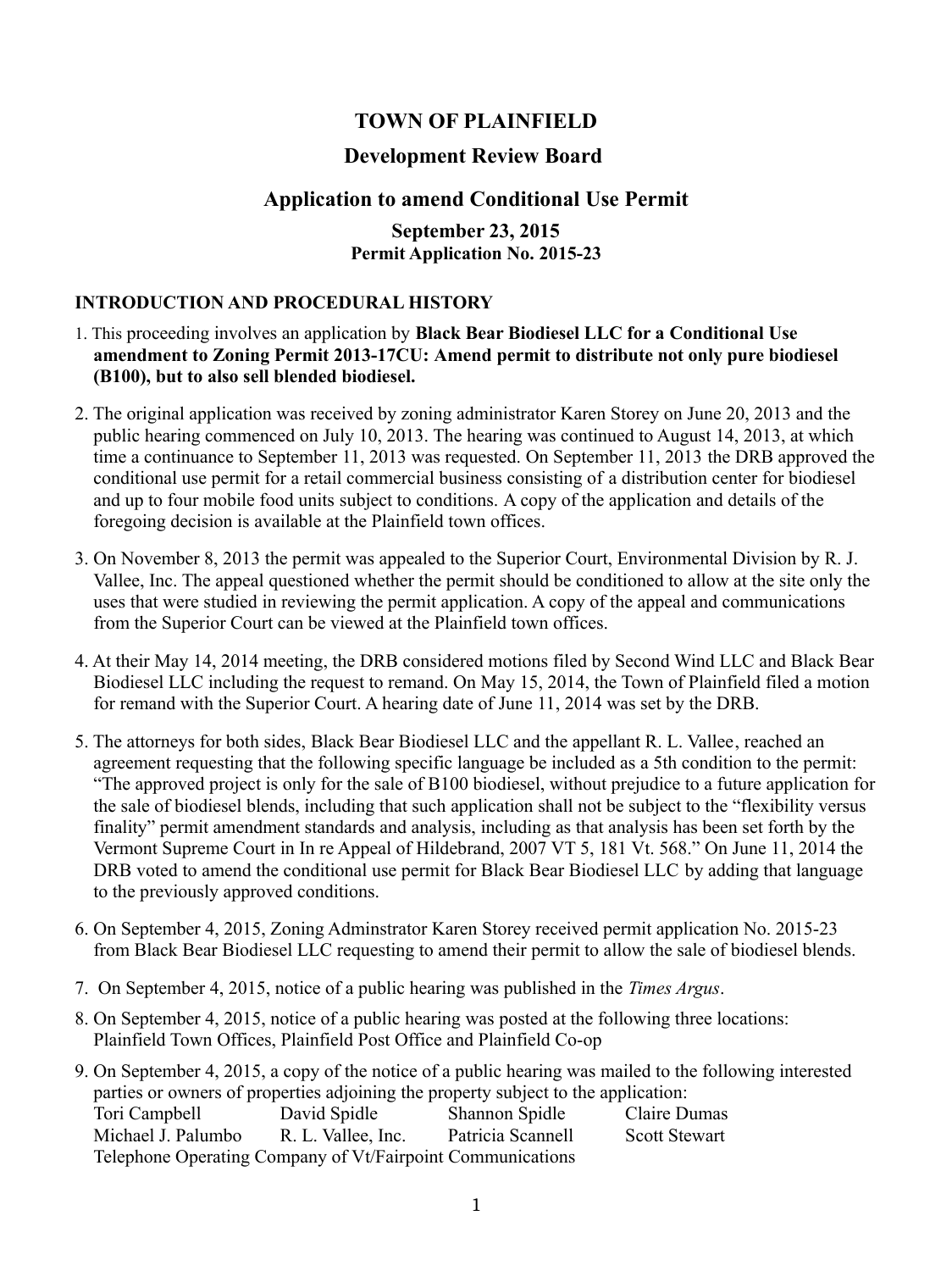- 10. Present at the hearing were the following members of the development review board [DRB]: Chair Janice Walrafen, Rob Bridges, Neil Hogan and Sarah Albert Zoning administrator Karen Storey and administrative assistant Mary Lane were also present.
- 11. The following persons were present at the hearing and requested status as interested persons under 24 V.S.A. § 4465(b): Jim Malloy Scott Emery Tim Phillips Charlie Cogbill

Jon Anderson (attorney for R. L. Vallee) Scott Stewart Gary Graves

## **FINDINGS**

Based on the application, testimony, exhibits, and other evidence the development review board makes the following findings:

- 1. Applicant Jim Malloy, DBA Black Bear Biodiesel, asks to amend the conditions on his permit to allow him to sell plans to sell biodiesel blends during the colder months. His aim is to displace as much petroleum as possible and he will sell B100/pure biodiesel for half of the year. However, pure biodiesel has a high gel point and needs to be blended with diesel to be useable at cold temperatures. He states that when they first applied they wanted to be able to sell blends, but that they had agreed to the condition limiting them to pure biodiesel in order to get their business in operation.
- 2. Mr. Malloy testified that his facility was built to the higher standards of a diesel facility; there are currently no state permits required for selling pure biodiesel. The state Agency of Natural Resources will need to issue a permit; he is going to initiate that process after his town permit has been amended. ANR will do an inspection of his facility as part of the application. The canopy has been built according to the fire marshall's specifications for a diesel facility. There will probably be an increase in customers, but the initial traffic flow analysis was done for a diesel facility, not for a facility serving pure biodiesel. He attests that nothing at the facility will change except for the percentage of biodiesel in the tank.
- 3. In response to DRB member Bridge's question Mr. Malloy explains that there is a complete spectrum of biodiesel blends, and biodiesel can be blended to any percentage according to customer preference and outside temperatures. Biodiesel can be blended in-line at the pump or in the tank (splash blending). Inline blending at the pump requires expensive equipment; Black Bear will be blending their biodiesel in the tank they currently use for pure biodiesel..
- 4. DRB members reviewed a letter from R.L. Vallee attorney Jon Anderson that had just arrived this week (attached). This statement of concern from R. L. Vallee lists a number of concerns of they have because of the impact they believe it will have on the residential and retail space they are currently renovating located next door at the former Red Store location. The letter states: that the sale of motor fuels isn't a permitted or conditional use in the village, that Black Bear Biodiesel is operating under a Cottage Industry permit, that Black Bear Biodiesel lacks approval for their canopy, and that in constructing a gravel driveway Black Bear filled an area within the 50-feet buffer of a Class 2 wetland on an adjacent property.
- 5. Clerk Albert states that their first application was for a Cottage Industry, but that Black Bear later applied, and on September 11, 2013 received approval, for a conditional use permit for a retail commercial business consisting of a distribution center for biodiesel and up to four mobile food units.
- 6. A discussion follows about the interpretation of one of the conditional uses in the Village district: "Retail or wholesale commercial service". The Plainfield Zoning Regulations definition of Commercial Use is: "the use of a building or land or portions thereof for the purchase, sale or exchange of goods and commodities, services and amenities." DRB members find that Black Bear Biodiesel's business activities fall within our definition of Commercial Use in the Village zoning district.